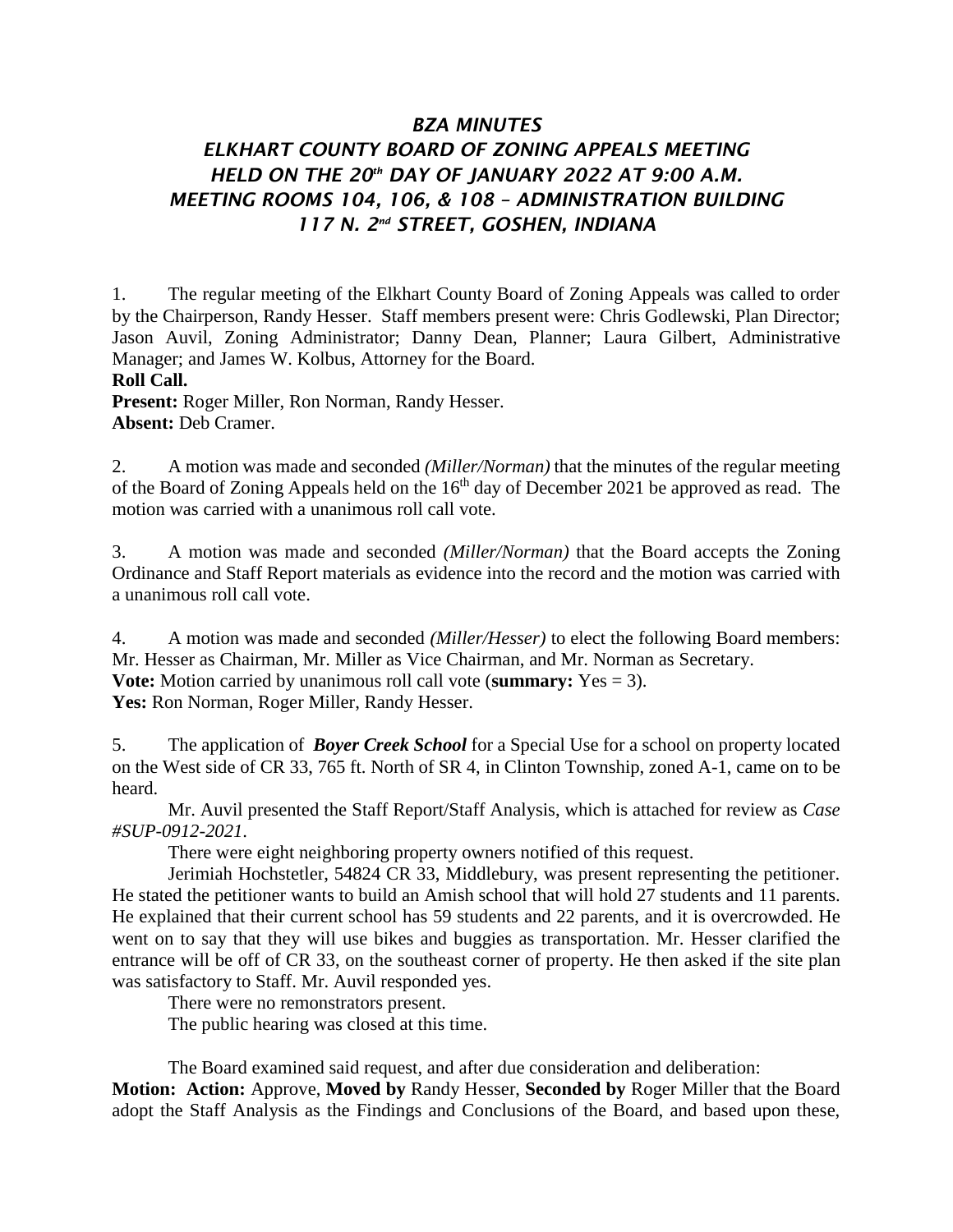further moved that this request for a Special Use for a school be approved with the following condition imposed:

1. The Elkhart County Advisory Board of Zoning Appeals approval shall not be effective until the Comitment form has been executed, recorded, and returned to the Elkhart County Advisory Board of Zoning Appeals staff for placement in the petition file.

The following commitment was imposed:

1. The request is approved in accordance with the site plan submitted (1/14/2022) and as represented in the Special Use application.

**Vote:** Motion carried by unanimous roll call vote (**summary:** Yes = 3). Yes: Ron Norman, Roger Miller, Randy Hesser.

6. The application of *Eugene Hochstetler & Susan Hochstetler, Husband & Wife* for a Special Use for resource extraction on property located on the South side of CR 4, 2,060 ft. East of SR 13, in York Township, zoned A-1, came on to be heard.

Mr. Auvil presented the Staff Report/Staff Analysis, which is attached for review as *Case #SUP-0940-2021*.

There were 20 neighboring property owners notified of this request.

Crystal Welsh, Abonmarche, 303 River Race Dr., Goshen, was present representing the petitioner. She stated the property owner is trying to do site work to level out the property, and they currently have someone interested in taking the material. She explained the petitioners are assuming that there will be material removed from the property over the next 5 years. She went on to say there is no intention of building a pit, but to level the property out so that it will eventually be mowable and useable. Mr. Hesser asked if the petitioner would object to a 5 year limitation. Mrs. Welsh responded no. Mr. Norman asked about making improvements to the entrance area, as that area is falling apart at the north and south entrances. He added the lanes aren't wide enough, and there isn't a truck lane for trucks to exit the road. He stressed the road is nothing but mud from the trucks leaving the site. Mrs. Welsh responded she doesn't know if the petitioner would be willing to make those improvements. Mr. Miller clarified access to the property is a dirt road. Mr. Hesser asked if the work is contracted out. Mrs. Welsh responded the land would be available for people to come extract material on their own. Mr. Norman asked what they are doing currently for soil containment for run off. Mrs. Welsh responded there is a SWPPP. She explained that is how this all started as it was brought in to get a SWPPP done, and they figured out the Special Use was needed.

#### *\*\*It should be noted that Mrs. Cramer arrived at this time\*\**

Brian Wilson, 10760 CR 4, Middlebury, was present in remonstrance. He stated that they are running a minimum of 40 dump trucks a day past his house from 7:30 a.m. to 3:30 p.m. He explained the trucks are cutting the corners onto his property, there is no silt fence so water is running right into his property, and raw sewage was dumped on this location for years. He continued to say that there were no soil samples taken, or service records because, it is not being run as a business. However, he stressed they are selling the soil for profit, and hydraulic lines have busted on the excavators. Mr. Miller asked how long they have been hauling material off of the property. Mr. Wilson responded a month and a half, and that a semitrailer went back this morning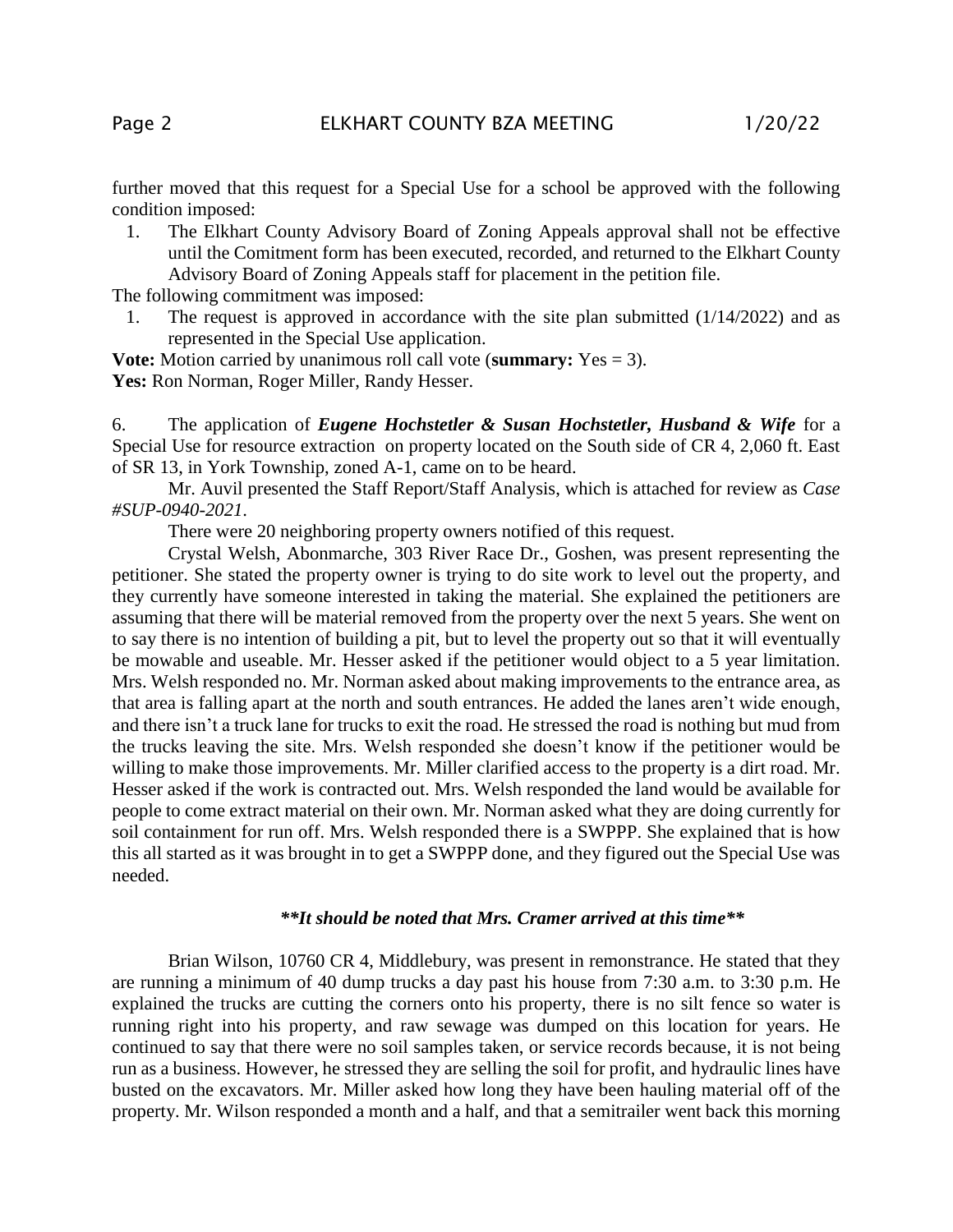at 7:30 a.m. to be loaded. He added it is non-stop 5 days a week. He stressed dirt from the trucks is running down to CR 17 and will eventually start dropping over into the Toll Road. He reiterated that Middlebury Septic had a permit to dump sewage on this land, and the sewage is 4 ft. from his property line. Mr. Hesser clarified Middlebury Septic is still dumping on the property. Mr. Norman stated the traffic is a problem, if commercial trucks are sitting in the road, impeding traffic and causing a back-up of traffic. Mr. Wilson stated that there are normally 3-4 trucks lined up 4 times a day.

Mrs. Welsh came back up to respond to the issues. She stated she sees the concerns and will work with the property owner to communicate with the company taking the material to make sure they are in line with the SWPPP. She added she will talk to them about with limited hours of operations for the trucks. She explained the operator isn't the property owner so there is a conflict of what is happening now versus what may happen when it is a different operator in the future. Mr. Hesser explained if this is approved, it should have limited hours of operations, and it will apply to all operators. Mr. Norman asked if they will be able to work with a company on traffic control, because if trucks are waiting on the road and cars are trying to pass those trucks it can cause accidents. Mrs. Welsh responded she believes that was a condition to their SWPPP permit, though she can't speak to the person operating the excavation as they are not her client. She stressed through that they are to follow the conditions of the SWPPP. Mr. Miller stated there is a lot of operations going on to be able to last 5 years. Mrs. Welsh responded the contract is for 5 years for what is being removed now and will not last the 5 years, or take all that they hoped to see get taken out. Mr. Norman asked if there is a buffer between the operation and the neighbor that is here in remonstrance.

Mr. Wilson came up to show where the trees are on his property line. Mr. Miller clarified that he said there was nothing keeping dirt and water off of his property. Mr. Wilson responded that is corrected, and then showed where a swamp was located between the two properties.

Mrs. Welsh came back up. Mr. Norman asked if there was currently a silt fence in place. Mrs. Welsh responded she isn't the inspector for the SWPPP, so she doesn't know. However, she added they do need to comply with the rules. Mr. Norman stated they do need to follow the rules, but it doesn't mean that they are complying. Mrs. Welsh continued to say that they will communicate with Soil and Water and MS4 to rectify the mentioned issues. Mr. Auvil stated to Staff's knowledge no complaints have been made. Mr. Hesser asked if this falls within the mineral extraction. Attorney Kolbus stated there are enough houses in the area, so the County regulates what happens. Mr. Hesser asked if there is a way to address the traffic issues. Mr. Norman responded that like any construction project, if there is any impeding traffic, then someone needs to be there to control the traffic flow. He noted there are trucks lined up and backing up traffic to where they can't see to pass. Mr. Auvil stated he can't speak for the Sheriff's Department but he knows that trucks aren't allowed to park on county roads. He added the Sheriff's Department would tell truck drivers they have to leave, if they knew what was happening. Mr. Miller stated they have only been operating for a month, and haven't been told, nor has their SWPPP been inspected. He added he is tempted to give this a year; and then if everything is working well by then to let it continue. Mr. Norman stressed they are disturbing 30 acres of land without a silt fence and right now the Board doesn't know if they are following the SWPPP regulations. Mrs. Welsh responded that the county will shut them down if they are in non-compliance with their SWPPP, and she will communicate with all parties that they may have to shut down to get the issues fixed.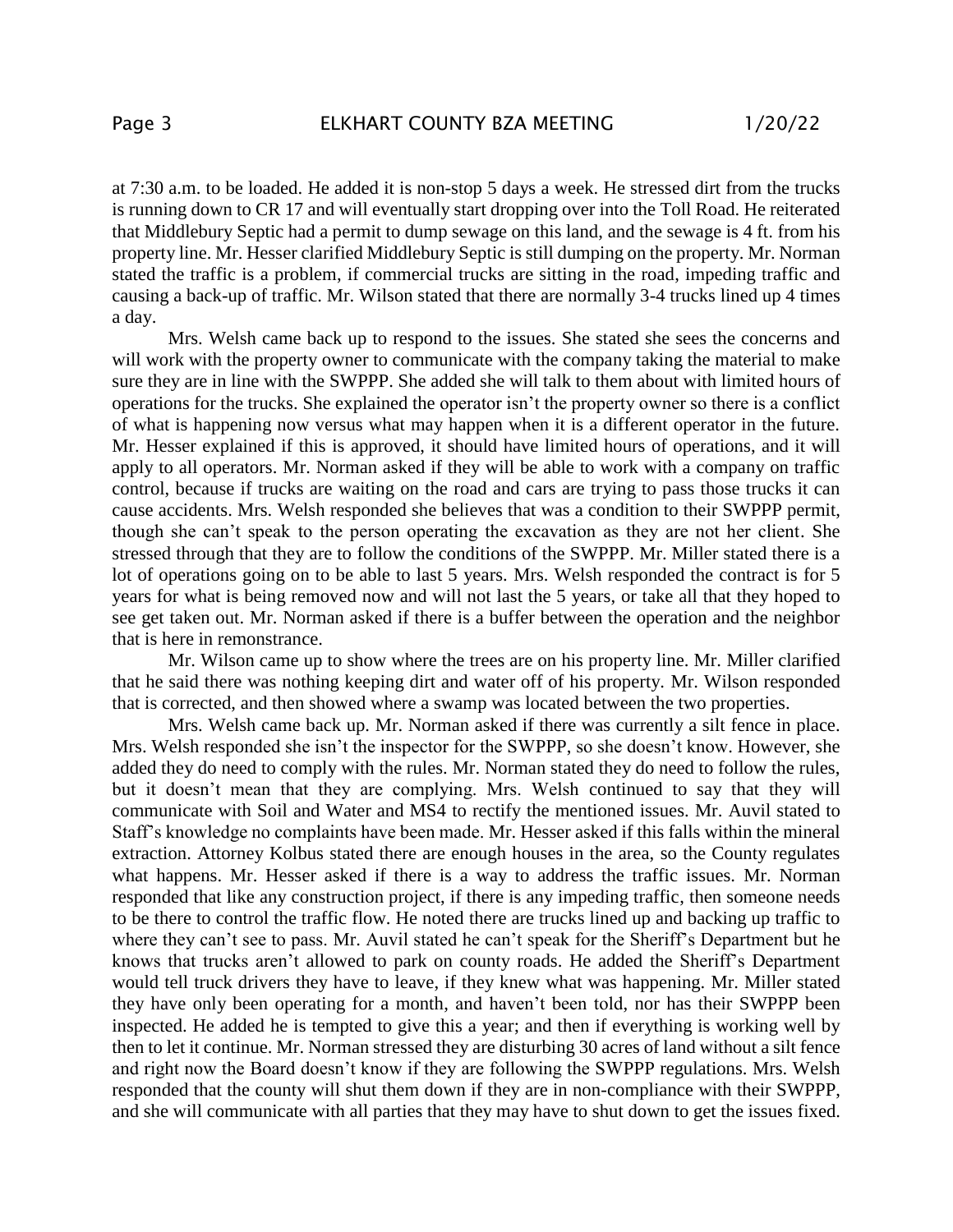Miller stated it is really difficult to schedule trucks as it is their job to get there and back without causing a traffic back-up, and to let the Sheriff's Department and SWPPP enforcement do their jobs. Mrs. Cramer asked if SWPPP can address the dirt running on the road as well. Mrs. Welsh responded that is correct they will address that. Mr. Hesser asked about hours of operation. He clarified there are no hours of operation on the application. Mrs. Welsh stated if 7:30 a.m. is too early, then they will follow whatever approved hours are given. Mr. Hesser asked if they work on weekends. Mrs. Welsh responded no, it is just 5 days a week, operating from 7:30-3:30 as of right now. Mr. Norman mentioned on the questionnaire the petitioner put "no" for noise, vibration, smoke, odor, heat, glare, and dust, and he doesn't believe that, as heavy trucks are creating that type of environment for the neighbors. Mrs. Cramer stated if this gets approved there needs to be a deadline for the issues to be fixed. Mr. Hesser reiterated that if this gets approved, it would be short term with limited hours, and it is only to be approved once they are operating in compliance with the rules. Mrs. Welsh asked if this could be tabled a month to see if MS4 can get a better idea of what violations of the SWPPP, if any, need to be fixed. Mr. Hesser responded he has no objection to that, though they aren't legally operating right now, but he would like answers to these questions. Mrs. Cramer reiterated traffic needs addressed as well, as it doesn't fall under SWIP. Mr. Norman clarified the environment falls under the SWPPP, not traffic, and if they have a permit then they have taken steps to make this legal.

There was one remonstrator present.

The Board examined said request, and after due consideration and deliberation: **Motion: Action:** Table, **Moved by** Randy Hesser, **Seconded by** Ron Norman that this request for a Special Use for resource extraction be tabled until the February 17, 2022, Advisory Board of Zoning Appeals meeting at the request of the petitioner.

**Vote:** Motion carried by unanimous roll call vote (**summary:** Yes = 4).

Yes: Deb Cramer, Ron Norman, Roger Miller, Randy Hesser.

#### *\*\*Mr. Hesser stepped down from the Board at this time\*\**

7. The application of *Fairfield Community Schools Building Corporation* for an Amendment to an existing Special Use for a school to allow for a free standing sign on property located on the East side of CR 31, 590 ft. North of US 33, common address of 67240 CR 31 in Benton Township, zoned A-1, came on to be heard.

Mr. Auvil presented the Staff Report/Staff Analysis, which is attached for review as *Case #SUP-0939-2021*.

There were 20 neighboring property owners notified of this request.

Stephanie Lehman, Sightech Signs, P.O. Box 835, Goshen, was present representing the petitioner. She explained this is a request to install a new road sign, it will be a double sided sign, and will maintain a setback that will not impede traffic. She continued saying that this sign will allow traffic to clearly see the entrance to the school. Mr. Miller clarified this is along CR 31, and will not be on the highway. Mrs. Lehman then showed a picture of the sign that was included in the Special Use submission.

There were no remonstrators present.

The public hearing was closed at this time.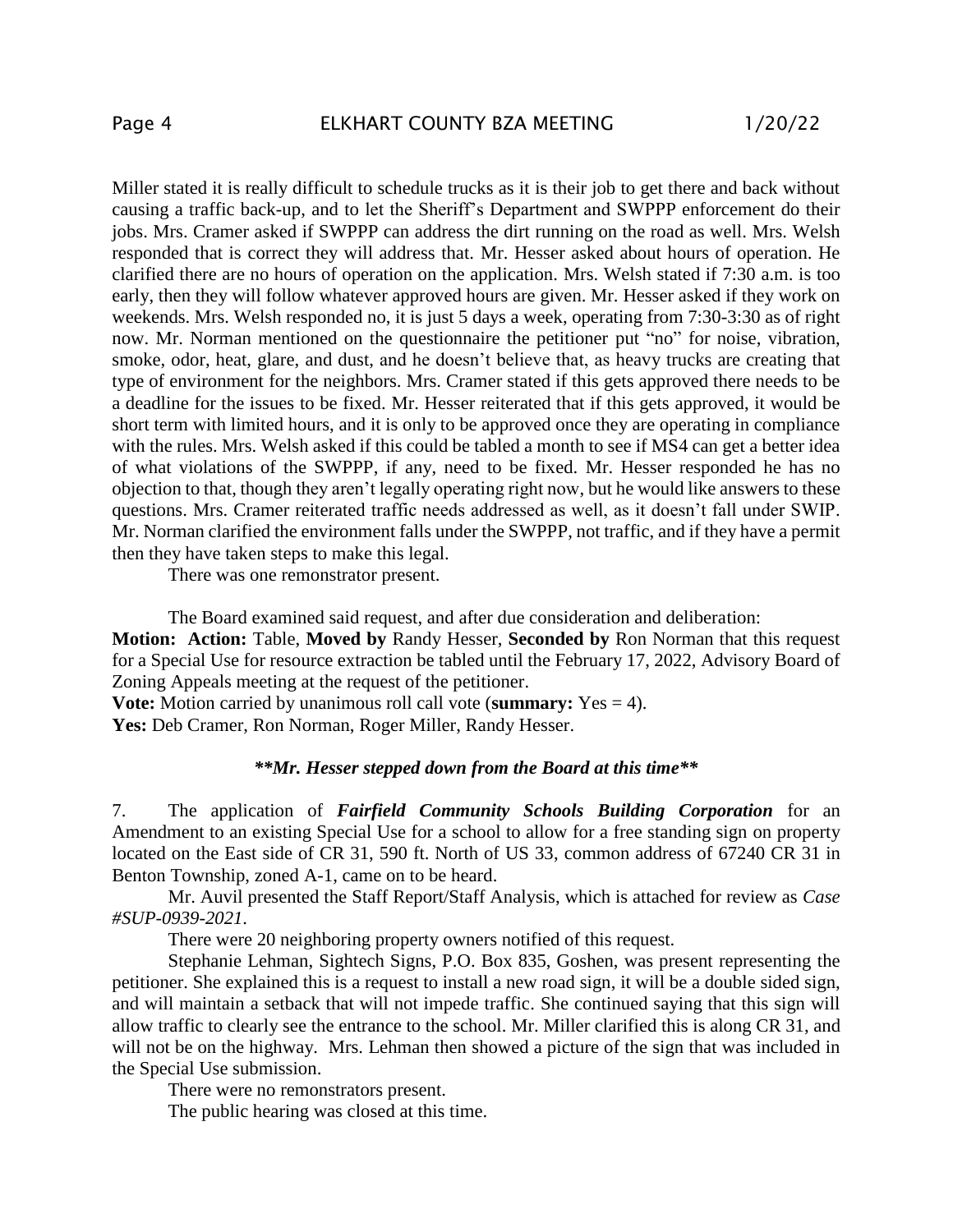The Board examined said request, and after due consideration and deliberation: **Motion: Action:** Approve, **Moved by** Roger Miller, **Seconded by** Ron Norman that the Board adopt the Staff Analysis as the Findings and Conclusions of the Board, and based upon these, further moved that this request for an Amendment to an existing Special Use for a school to allow for a free standing sign be approved with the following condition imposed:

1. The Elkhart County Advisory Board of Zoning Appeals approval shall not be effective until the Comitment form has been executed, recorded, and returned to the Elkhart County Advisory Board of Zoning Appeals staff for placement in the petition file.

The following commitment was imposed:

1. The request is approved in accordance with the site plan submitted (12/7/2021) and as represented in the Special Use Amendment application.

**Vote:** Motion carried by unanimous roll call vote (**summary:** Yes = 3). **Yes:** Deb Cramer, Ron Norman, Roger Miller. **Excused:** Randy Hesser.

### *\*\*Mr. Hesser returned to the Board at this time\*\**

8. The application of *Elkhart Conservation Club, Inc.* for an Amendment to an existing Special Use for an indoor/outdoor recreation facility to allow for 2 free standing signs on property located on the West side of Riviera Dr., 405 ft. South of Lexington Ave., common address of 55515 Riviera Dr. in Cleveland Township, zoned A-1, came on to be heard.

Mr. Auvil presented the Staff Report/Staff Analysis, which is attached for review as *Case #SUP-0949-2021*.

There were 38 neighboring property owners notified of this request.

Warren Allender, President of Elkhart Conservation Club, 30009 CR 16, Elkhart, was present for this petition. He explained that the activity is for 2 signs, one on Riviera Dr. and one on Old US 20. Mr. Hesser asked if the only entrance is off of Riviera Dr. Mr. Allender responded that is correct. Mr. Hesser clarified the Old US 20 sign is to tell traffic where the entrance is located. Mr. Allender responded that when driving down Old US 20 people don't really know where to go from there.

There were no remonstrators present.

The public hearing was closed at this time.

The Board examined said request, and after due consideration and deliberation:

**Motion: Action:** Approve, **Moved by** Randy Hesser, **Seconded by** Ron Norman that the Board adopt the Staff Analysis as the Findings and Conclusions of the Board, and based upon these, further moved that this request for an Amendment to an existing Special Use for an indoor/outdoor recreation facility to allow for 2 free standing signs be approved with the following condition imposed:

1. The Elkhart County Advisory Board of Zoning Appeals approval shall not be effective until the Comitment form has been executed, recorded, and returned to the Elkhart County Advisory Board of Zoning Appeals staff for placement in the petition file.

The following commitment was imposed: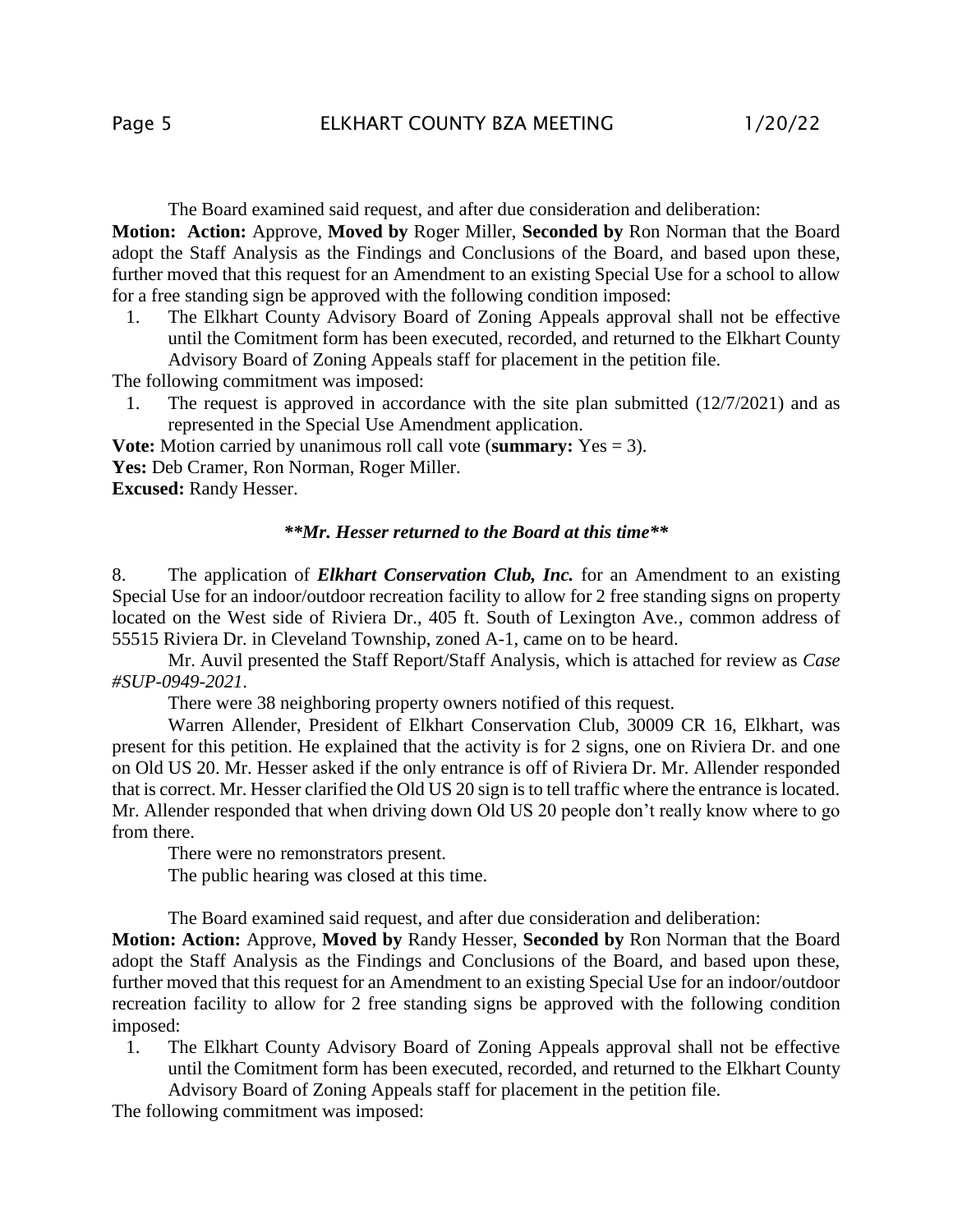1. The request is approved in accordance with the site plan submitted (12/13/2021) and as represented in the Special Use Amendment application.

**Vote:** Motion carried by unanimous roll call vote (**summary:** Yes = 4). Yes: Deb Cramer, Ron Norman, Roger Miller, Randy Hesser.

9. The application of *Israel Flores Garcia* for a Special Use for commercial parking (towtruck) on property located on the Southwest side of CR 45, 390 ft. Northwest of Old CR 17, common address of 22468 CR 45 in Concord Township, zoned A-1, came on to be heard.

Mr. Auvil presented the Staff Report/Staff Analysis, which is attached for review as *Case #SUP-0897-2021*.

There were 14 neighboring property owners notified of this request.

Attorney Maryellen Baker, 227 S. Main St., Elkhart, was present representing the petitioner. Attorney Baker asked the Board if this could wait until 10 a.m. for the petitioner to show as he went to the wrong building and was on his way. It was granted to wait until Mr. Flores was there to continue this petition.

See item #11 on page 8.

10. The application of *Michael D. Getz (Buyer), Wayne Ross (Deceased), & Jane Alice Sawyer (Sellers)* for a Use Variance for an auction house on property located on the East side of Washington St., 450 ft. of CR 40 (Waterford St.), common address of 200 N. Washington St. in Olive Township, zoned R-2, came on to be heard.

Mr. Auvil presented the Staff Report/Staff Analysis, which is attached for review as *Case #SUP-0314-2021*.

There were 19 neighboring property owners notified of this request.

Mr. Auvil stated the site plan is to be approved today, as this request was already approved. Mrs. Gilbert clarified the request was approved contingent on conditions and commitments to be approved at the following hearing. Mr. Auvil stated Staff needed approval from DNR, and they gave permission for a gravel parking lot area. He continued to say the Town of Wakarusa has reviewed the site plan, and they are in concurrence with site plan. He submitted the letters from the Town of Wakarusa *[Attached to file as Petitioner Exhibit #1].* Mr. Davis submitted a newer site plan *[Attached to file as Petitioner Exhibit #2].* Mr. Hesser asked if the public hearing was closed or left open. Attorney Kolbus responded that the public hearing needed to be reopened, as a motion to approve was done. Mr. Hesser reopened the public hearing.

Bill Davis, Davis & Roose, 116 E. Clinton St., Wakarusa, was present representing the petitioner. He stated he recalled the Board had voted 4-1 to approve the petition. Mrs. Gilbert clarified it was approved subject to conditions and commitments being finalized July 15, 2021, but that it was tabled at that meeting. Mr. Davis stated parking on the grass was the biggest hurtle, because the Town of Wakarusa was opposed to parking on the grass. He added they have given approval for parking on gravel as well as DNR, because the Elkhart County Zoning Ordinance doesn't approve of parking on grass. He continued saying that the site plan was redone to show where the crushed gravel will be put for parking, and the entrance will be off Washington St. with a new exit to the north side of the building. He then explained that DNR initially approved the first proposal for gravel drives, but then approved their second proposal for gravel parking. He submitted the second letter of approval from DNR *[Attached to file as Petitioner Exhibit #3].* He stressed he has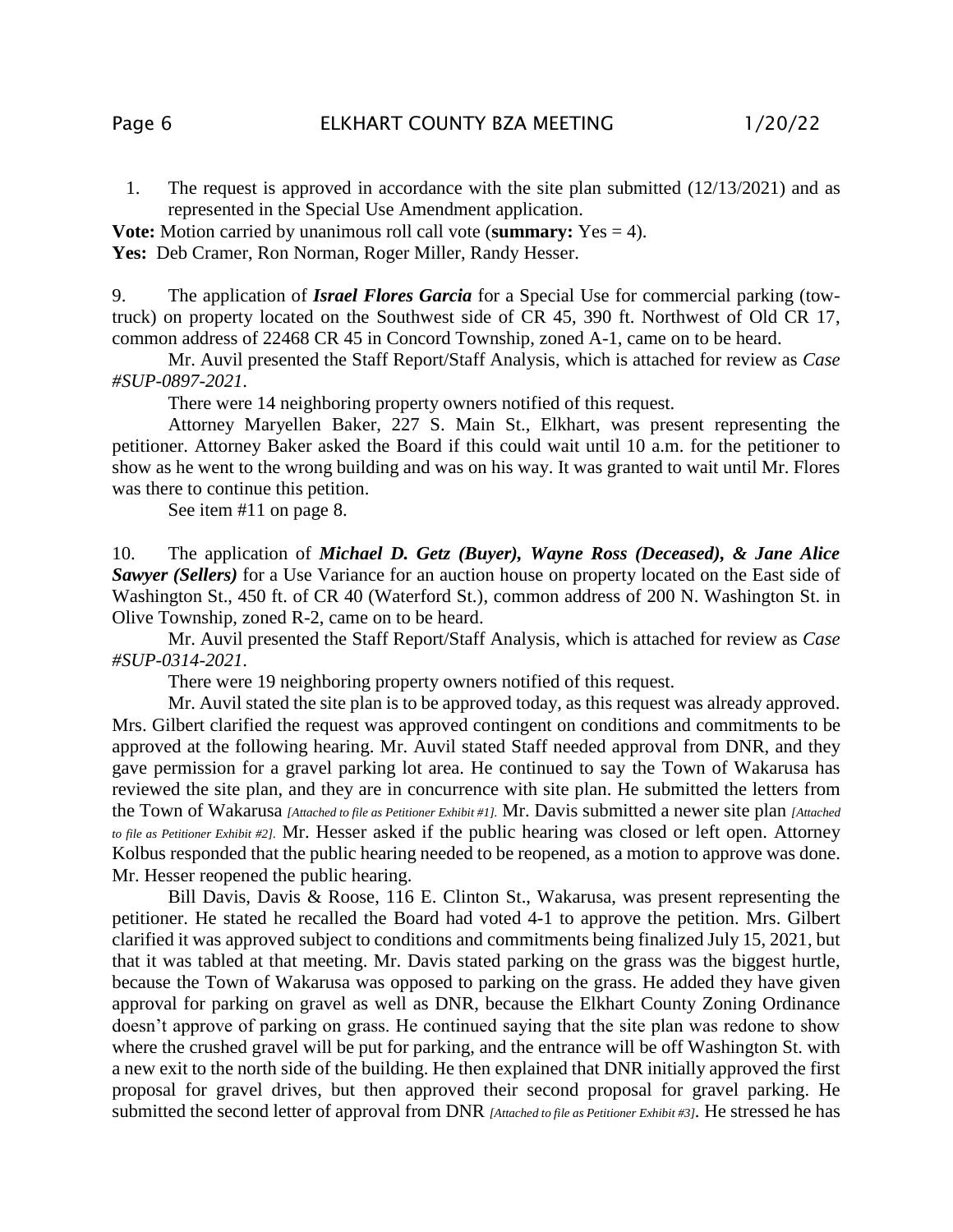engaged with the Staff on conditions and drafted a set of proposed conditions and submitted the proposed conditions *[Attached to file as Petitioner Exhibit #4]*. Mr. Hesser clarified that Staff has seen the proposed conditions. Mr. Davis stated that the only thing not on the conditions was that the petitioner will sign the commitment form as it is a general procedure for the Special Use. He added that the hours of operations would be defined more carefully in section 2 for exactly when they will do auctions. He stressed there was a concern for staying within regulations of food services with the Health Department, and they will follow all those rules. He added no port-a-potty will on the site. Mr. Auvil stated these conditions were the first set that were suggested after the first hearing, and he is sure everything has been covered and addressed. Attorney Kolbus clarified it was different language, but these conditions look the same as Staff's.

There were no remonstrators present.

The public hearing was closed at this time.

Mr. Miller asked if the neighbors have been asked about this proposal. Mr. Auvil responded this was already approved back in July, so remonstrators already had their chance to speak. Mrs. Cramer stated there were a couple of remonstrators then, and the hours of operations were the biggest issue.

The Board examined said request, and after due consideration and deliberation:

**Motion: Action:** Approve, **Moved by** Randy Hesser, **Seconded by** Ron Norman that this request for a Use Variance for an auction house be approved with the following conditions imposed:

- 1. The request is approved in accordance with the site plan submitted (04/12/2021) and as represented in the Special Use application.
- 2. The Elkhart County Advisory Board of Zoning Appeals approval shall not be effective until the Comitment form has been executed, recorded, and returned to the Elkhart County Advisory Board of Zoning Appeals staff for placement in the petition file.

The following commitments were imposed:

- 1. The request is approved in accordance with the site plan submitted (1/20/2022) and as represented in the Use Variance application.
- 2. Auctions, defined as the oral offerings by auctioneers of items for sale to the highest bidders and the knocking off of such sales when the highest bidders have been determined, but not including deliveries by consigners, set up, payments by the highest bidders, removal of purchased items by the highest bidder, and other related activities, shall be conducted during the hours from 5:00 p.m. to 8:30 p.m. on the 1<sup>st</sup> and 3<sup>rd</sup> Fridays of a month and not at other times.
- 3. Auctions, as so defined, shall be conducted in the south building and not outside.
- 4. There will be no storage outside of the buildings and pavilion and no voice amplification outside of the south building.
- 5. All developments shall comply with applicable law, including especially Article 10 of the Elkhart County Zoning Ordinance and state statutes and regulations applicable to development within a floodway.
- 6. All activities shall comply with applicable law, including especially the Elkhart County Food Service Ordinance and related state statutes and regulations.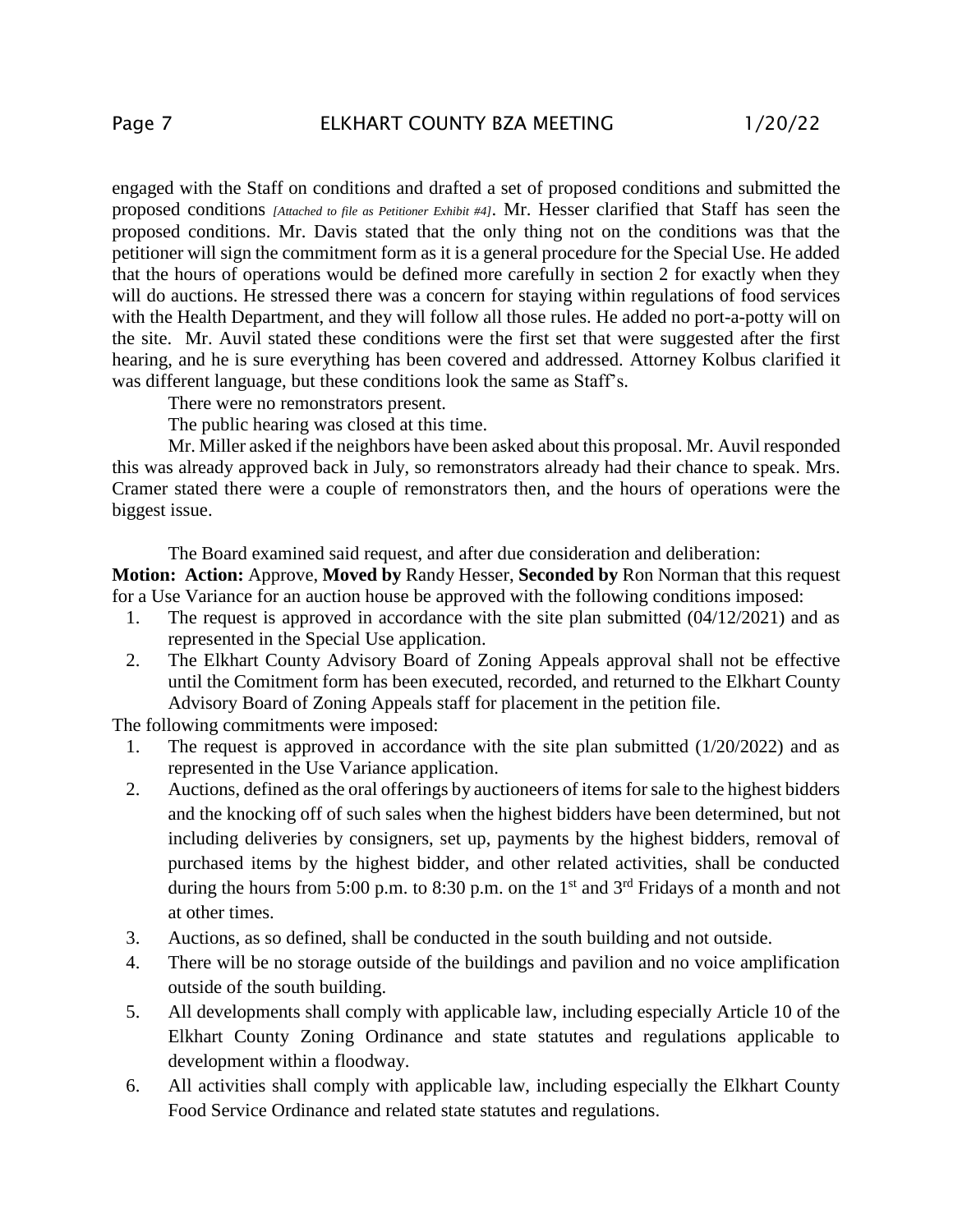7. Violation of any of these conditions may result, following notice and a hearing in revocation of the use variance.

**Vote:** Motion carried by unanimous roll call vote (**summary:** Yes = 4). **Yes:** Deb Cramer, Ron Norman, Roger Miller, Randy Hesser.

11. The application of *Israel Flores Garcia* for a Special Use for commercial parking (towtruck) on property located on the Southwest side of CR 45, 390 ft. Northwest of Old CR 17, common address of 22468 CR 45 in Concord Township, zoned A-1, came on to be heard.

Attorney Baker came back on and stated that Mr. Flores is not aware that Staff is recommending denial, and he received a letter from the investigator that he should come in for a Special Use. Mr. Hesser clarified that this Staff Report was the same as the previous report before this was tabled. Attorney Baker stated the petitioner has been clearing up the nuisance violations for parked cars on his property. Mr. Dean clarified photos from Staff were taken back with the original petition. Attorney Baker submitted a photo of the tow truck on the property *[Attached to file as Petitioner Exhibit #1]*. She explained the neighbors are also in violation and submitted photos of the neighbors in violation of having cars parked in grass *[Attached to file as Petitioner Exhibits #2-12].* Mr. Hesser stated that the Board almost never grants this type of request. Attorney Baker explained the tow truck is being stored at the home; it is not being operated at the residence. Mrs. Cramer asked where the business is operated from and what that address would be.

Israel Flores, 22468 CR 45, Goshen, was present for this petition. He explained he works up to 70 hours a week, sometimes on Sundays as well, and this is a part time thing he does. Attorney Baker clarified that the tow truck leaves the residence when Mr. Flores leaves in the mornings and he drives it back for the truck to be stored at the residence in the evenings. Mrs. Cramer stated at the last meeting it was stated that he is bringing cars back to his property. Mr. Flores responded when the junk yard closes after 5 p.m. on Sundays, he will bring them to his home then take them to the junk yard the next day. Attorney Baker asked if the Special Use was just permitted to store the truck, but not bring the vehicles back to the residence, would that be something that could work. Mr. Auvil stated he drives by this location many times to and from work, and he has seen multiple cars on his property, not just on Sundays. Mr. Flores responded when Covid hit he didn't have a job and had to make money by towing and working on vehicles. Mr. Auvil stated that he has witnessed seeing 4-6 vehicles parked in the grass and behind the property there has been demolitions of RV's and trailers. Attorney Baker responded that it was confirmed that he did use that as scrap money when he wasn't working during Covid, and it was a temporary situation that isn't happening anymore.

There was no remonstrators present.

The public hearing was closed at this time.

Mrs. Cramer stated it isn't just parking that is being asked; it is also to be towing as well. Mr. Hesser clarified that the request is just for parking. He continued saying that this is a tricky one, because there are semitrailers parked in driveways all around the county. He continued saying the Zoning Ordinance is against them, and the Board almost always denies them. Attorney Kolbus clarified the County is complaint driven. Mr. Norman stated this is a 1-ton truck and not a big commercial 26 thousand pound towing capacity truck. Mr. Miller stated there are a lot of violations with trucks being parked along this road, and if this gets approved would this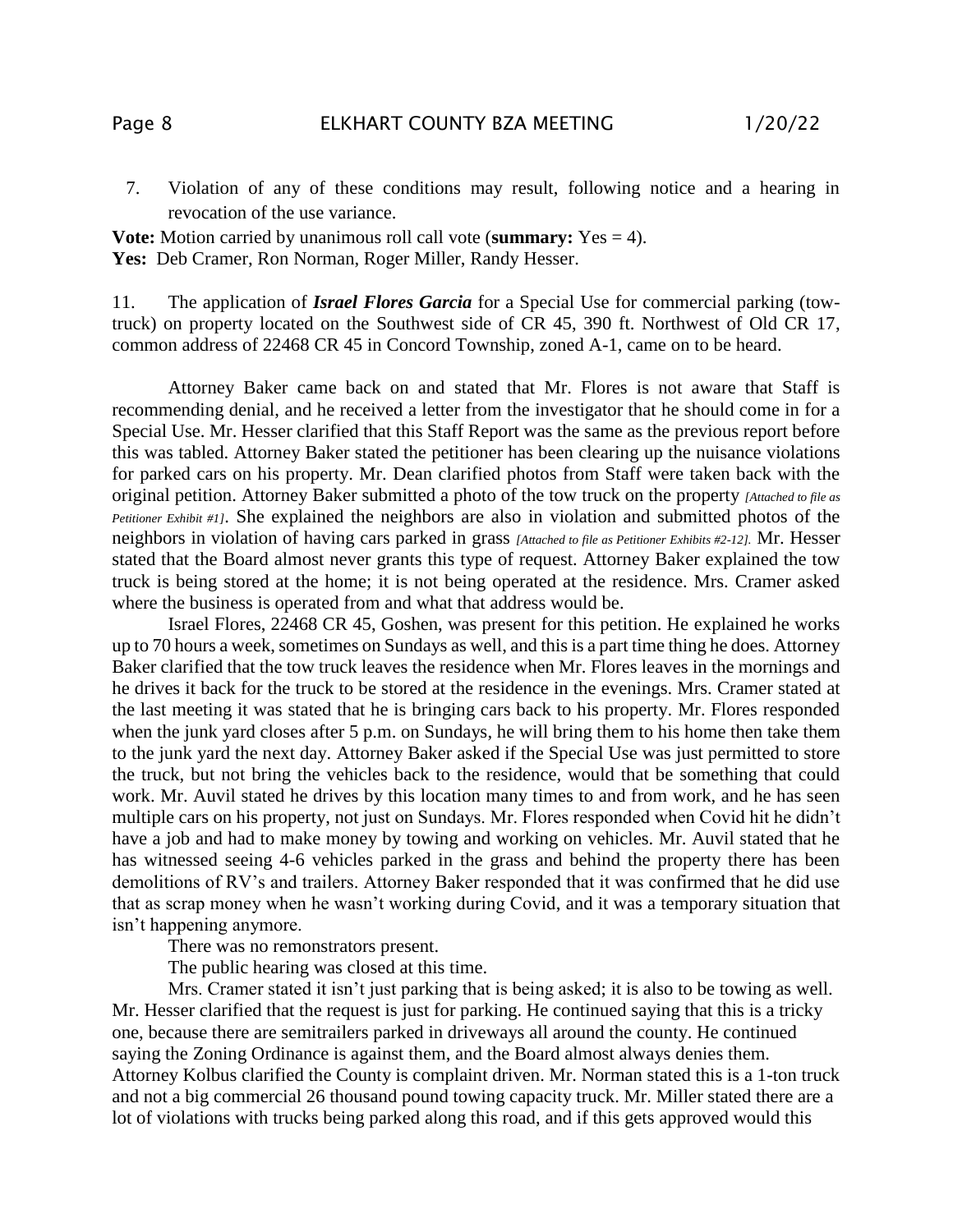start allowing others to park their vehicles on residential properties. He continued saying that in denying this it will keep in the spirit of what the Board does, though he thinks this is more of a personal vehicle with towing capacity. Mr. Auvil stated from Staff perspective it is the towing of cars back to the property, and the working on cars, as the main issue.

The Board examined said request, and after due consideration and deliberation:

**Motion: Action:** Approve, **Moved by** Randy Hesser, **Seconded by** Roger Miller that this request for a Special Use for commercial parking (tow-truck) be approved based on the findings and conclusions of the Board:

1. The Elkhart County Advisory Board of Zoning Appeals approval shall not be effective until the Comitment form has been executed, recorded, and returned to the Elkhart County Advisory Board of Zoning Appeals staff for placement in the petition file.

The following commitments were imposed:

- 1. The request is approved in accordance with the site plan submitted (11/15/2021) and as represented in the Special Use application.
- 2. Only the tow truck is approved, no other commercial or towed vehicles are allowed.
- 3. Approved for a period of one (1) year, any renewal shall be before the Elkhart County Advisory Board of Zoning Appeals.

**Vote:** Motion carried by unanimous roll call vote (**summary:** Yes = 4). Yes: Deb Cramer, Ron Norman, Roger Miller, Randy Hesser.

The Board examined said request, and after due consideration and deliberation:

**Motion: Action:** Amend Approval, **Moved by** Randy Hesser, **Seconded by** Ron Norman that this request for a Special Use for commercial parking (tow-truck) be approved based on the following findings and conclusions of the Board:

- 1. The Special Use will be consistent with the spirit, purpose, and intent of the Zoning Ordinance.
- 2. The Special Use will not cause substantial and permanent injury to the appropriate use of neighboring property.
- 3. The Special Use will substantially serve the public convenience and welfare.

**Vote:** Motion carried by unanimous roll call vote (**summary:** Yes = 4).

Yes: Deb Cramer, Ron Norman, Roger Miller, Randy Hesser.

12. The meeting was adjourned at 10:11 A.M.

\_\_\_\_\_\_\_\_\_\_\_\_\_\_\_\_\_\_\_\_\_\_\_\_\_\_\_\_\_\_\_\_\_\_\_\_\_\_\_\_

Respectfully submitted,

Danielle Richards, Recording Secretary